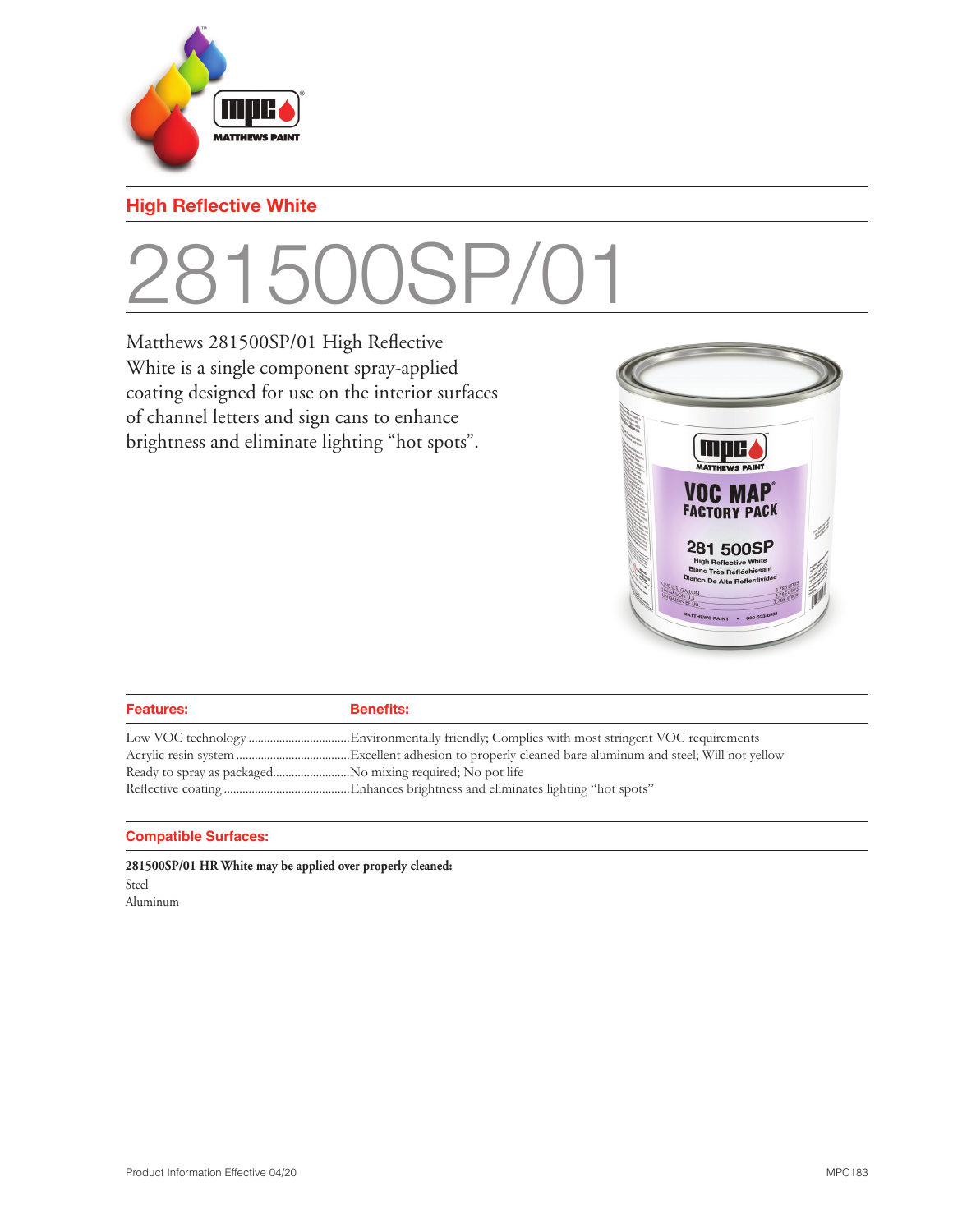# 281500SP/01

### **Directions for Use**

| <b>Surface Preparation:</b> |  | • Apply a generous amount of 45330SP/01 Speed Prep or 6405SP/01 Low VOC Cleaner to<br>the surface with a clean cloth or a hand held spray bottle and wipe the surface until dry.<br>• The initial application will float contaminants to the surface, and the second wipe using<br>a separate clean dry cloth, will remove contaminants.<br>• For maximum results, wipe the surface dry while it is still wet, using a clean white cloth<br>in one direction. This will eliminate the smearing of contaminants. Be sure to change<br>rags frequently.<br>• Never let the cleaner dry on the surface. |                                                                                                                                                                                                                                                          |                                |                                                                                                                          |                                           |  |
|-----------------------------|--|------------------------------------------------------------------------------------------------------------------------------------------------------------------------------------------------------------------------------------------------------------------------------------------------------------------------------------------------------------------------------------------------------------------------------------------------------------------------------------------------------------------------------------------------------------------------------------------------------|----------------------------------------------------------------------------------------------------------------------------------------------------------------------------------------------------------------------------------------------------------|--------------------------------|--------------------------------------------------------------------------------------------------------------------------|-------------------------------------------|--|
|                             |  |                                                                                                                                                                                                                                                                                                                                                                                                                                                                                                                                                                                                      |                                                                                                                                                                                                                                                          |                                |                                                                                                                          |                                           |  |
|                             |  |                                                                                                                                                                                                                                                                                                                                                                                                                                                                                                                                                                                                      |                                                                                                                                                                                                                                                          |                                |                                                                                                                          |                                           |  |
| Mix Ratio:                  |  | • Must be shaken or stirred prior to use<br>• Strain material after mixing                                                                                                                                                                                                                                                                                                                                                                                                                                                                                                                           |                                                                                                                                                                                                                                                          |                                |                                                                                                                          |                                           |  |
| <b>Additives:</b>           |  | None                                                                                                                                                                                                                                                                                                                                                                                                                                                                                                                                                                                                 |                                                                                                                                                                                                                                                          |                                |                                                                                                                          |                                           |  |
| Spray Set Up:               |  | Air Pressure:                                                                                                                                                                                                                                                                                                                                                                                                                                                                                                                                                                                        | Conventional:<br>HVLP:                                                                                                                                                                                                                                   |                                | $40 - 50$ psi at the gun*<br>10 psi at the cap*<br>* Refer to spray gun manufacturer recommendations for inlet pressure. |                                           |  |
|                             |  | Pressure Pot Fluid Delivery:                                                                                                                                                                                                                                                                                                                                                                                                                                                                                                                                                                         |                                                                                                                                                                                                                                                          | 8 - 12 Fluid Ounces per Minute |                                                                                                                          |                                           |  |
|                             |  | Gun Set Up:                                                                                                                                                                                                                                                                                                                                                                                                                                                                                                                                                                                          | Siphon Feed:<br>HVLP:<br>Pressure Pot:                                                                                                                                                                                                                   |                                | 1.6 - 1.8 mm 0.062 - 0.070 fluid tip<br>1.6 - 1.8 mm 0.062 - 0.070 fluid tip<br>1.4 - 1.8 mm 0.055 - 0.070 fluid tip     |                                           |  |
| <b>Application:</b>         |  | Apply:                                                                                                                                                                                                                                                                                                                                                                                                                                                                                                                                                                                               | Apply two wet coats, allowing proper flash time* between coats.<br>Apply additional coats as necessary to achieve total dry film thickness.<br>*Flash times will vary dependent upon film thickness, temperature,<br>spray gun set-up, application, etc. |                                |                                                                                                                          |                                           |  |
|                             |  | Recommended<br>Film Thickness:                                                                                                                                                                                                                                                                                                                                                                                                                                                                                                                                                                       | Wet Film Thickness (WFT)<br>Dry Film Thickness (DFT)                                                                                                                                                                                                     |                                | Per Coat<br>$3.4 - 4.5$ mils<br>$0.8 - 1$ mils                                                                           | Total<br>$6.8 - 9$ mils<br>$1.5 - 2$ mils |  |
|                             |  |                                                                                                                                                                                                                                                                                                                                                                                                                                                                                                                                                                                                      |                                                                                                                                                                                                                                                          |                                | $1 \quad C C$ $1 \quad 1 \quad C$                                                                                        |                                           |  |

**Note:** The product was designed to have a slight orange peel effect when dry for a better and even light reflection.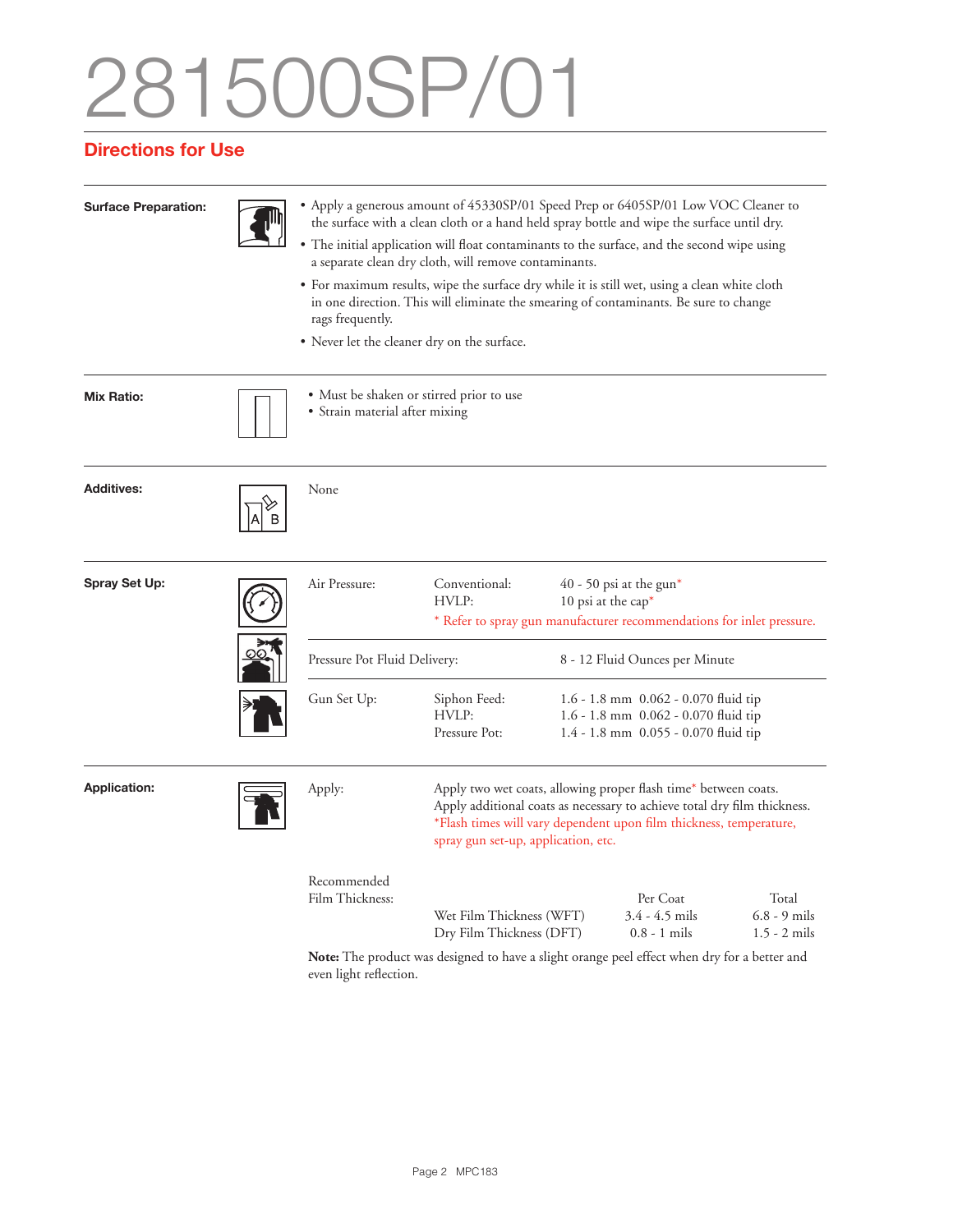# 281500SP/01

#### **Directions for Use**

| <b>Estimated</b><br><b>Drying Times:</b> |  | Air-Dry @ 50% Relative Humidity, 70°F/21°C<br>Dry to Touch 10 - 15 minutes                                                                                                                                                                                                                                                                                                                                                                                                                                                                          |                                                                                                                                   |  |  |
|------------------------------------------|--|-----------------------------------------------------------------------------------------------------------------------------------------------------------------------------------------------------------------------------------------------------------------------------------------------------------------------------------------------------------------------------------------------------------------------------------------------------------------------------------------------------------------------------------------------------|-----------------------------------------------------------------------------------------------------------------------------------|--|--|
| <b>Equipment Cleaning:</b>               |  | Clean equipment promptly with lacquer thinner or equivalent cleaning solvent.<br>Note: Do not leave mixed material in equipment.                                                                                                                                                                                                                                                                                                                                                                                                                    |                                                                                                                                   |  |  |
| <b>Technical Data:</b>                   |  | <b>VOC</b> Information<br><b>VOC Actual RTS</b><br><b>VOC Actual RTS</b><br>VOC Regulatory (less water less exempt) RTS<br>VOC Regulatory (less water less exempt) RTS                                                                                                                                                                                                                                                                                                                                                                              | $0.04$ lbs/gal<br>$4 \text{ g/L}$<br>$0.15$ lbs/gal<br>$18 \text{ g/L}$                                                           |  |  |
|                                          |  | For complete VOC information, visit MatthewsPaint.com > Quick Links > VOC Data                                                                                                                                                                                                                                                                                                                                                                                                                                                                      |                                                                                                                                   |  |  |
|                                          |  | <b>Performance Characteristics</b><br>Volume solids (RTS)<br>Theoretical Coverage (1 mil @ 100% transfer efficiency)<br>Application Conditions - Temperature<br>Application Conditions - Relative Humidity                                                                                                                                                                                                                                                                                                                                          | 22.3%<br>358 sq.ft./RTS gal<br>$60^{\circ}$ F (16 $^{\circ}$ C) Minimum<br>100°F (38°C) Maximum<br>85% maximum 5° above dew point |  |  |
| Important:                               |  | The contents of this package may have to be blended with other components before the product can be used. Before opening the<br>packages, be sure you understand the warning messages on the labels of all components, since the mixture will have the hazards of all<br>its parts. Improper spray technique may result in a hazardous condition. Follow spray equipment manufacturer's instructions to prevent<br>personal injury or fire. Follow directions for respirator use. Wear eye and skin protection. Observe all applicable precautions. |                                                                                                                                   |  |  |

#### **See Safety Data Sheet and Labels for additional safety information and handling instructions.**

EMERGENCY MEDICAL OR SPILL CONTROL INFORMATION - US (412) 434-4515; CANADA (514) 645-1320; Mexico 01-800-00-21-400 Materials described are designed for application by professional, trained personnel using proper equipment and are not intended for sale to the general public. Products mentioned may be hazardous and should only be used according to directions, while observing precautions and warning statements listed on label. Statements and methods described are based upon the best information and practices known to Matthews Paint. Procedures for applications mentioned are suggestions only and are not to be construed as representations or warranties as to performance, results, or fitness for any intended use, nor does Matthews Paint warrant freedom from patent infringement in the use of any formula or process set forth herein. If you require technical assistance, please call us toll-free 800/323-6593.